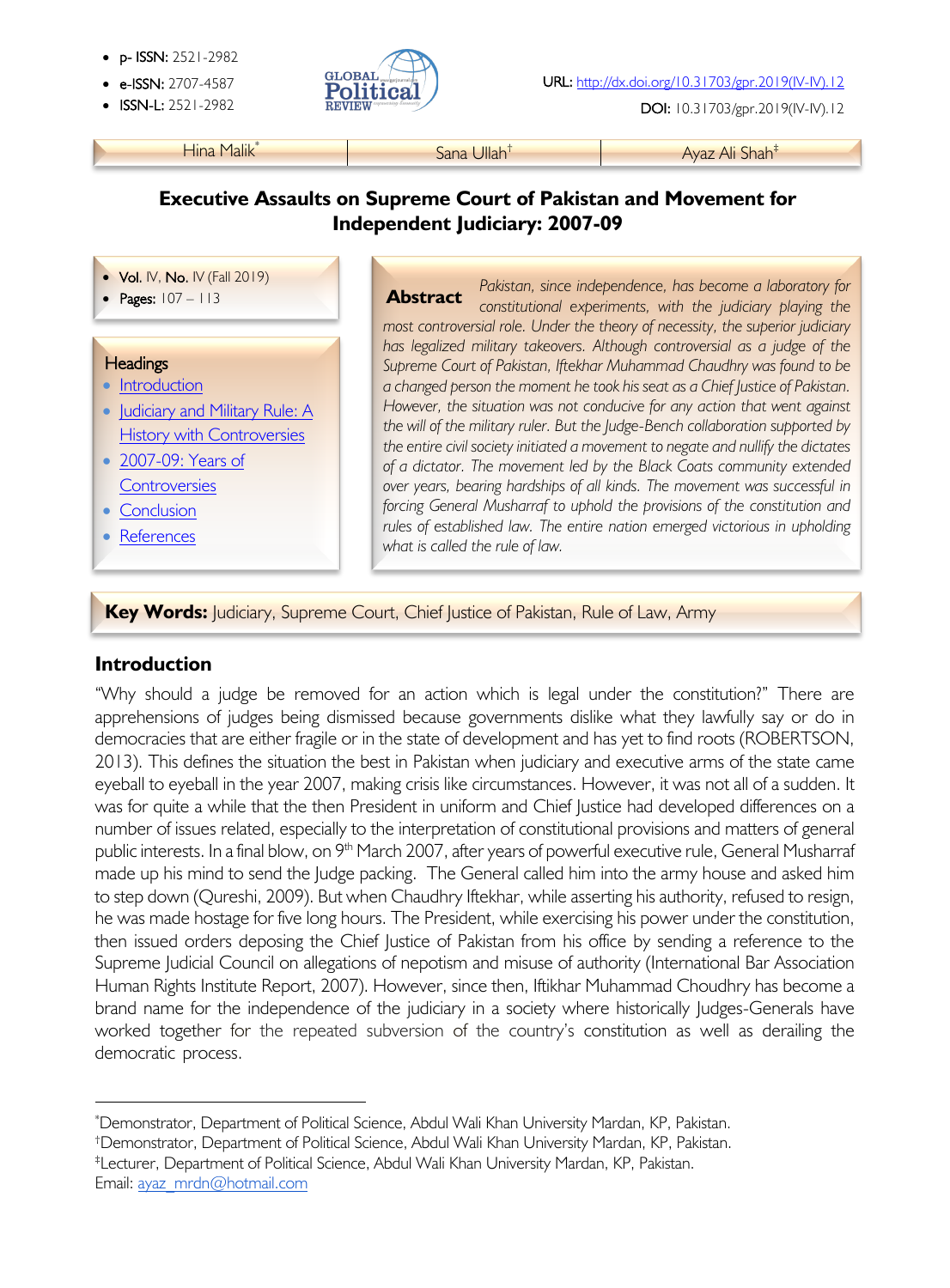Judicial independence, as often perceived, is neither an all-or-nothing concept nor an end in itself but maybe a mean to an end. It is a mean whose ultimate end is to ensure constitutional supremacy, the rule of law and democratic continuity in the country. During military rule, the judiciary has been hit hard in a way to make the judges subservient to the will of dictators so as not to allow them to work independently and impartially. However, the same even continues with the return of civilian rule in Pakistan, and a series of confrontations between Parliament and the Supreme Court on the one hand and executive and judiciary on the other has raised concerns that the same judiciary celebrated for challenging the military rule—while invoking exactly the same perceived notion of judicial independence—might now be asserting autonomy from weak civilian institutions is portrayed in a manner that it undermines Pakistan's efforts to consolidate its fragile democracy and constitutional supremacy (Kalhan, 2013). This can't be approved.

Importantly, democracy is about cooperation among the three pillars of the state, but troubles emerge when one institution tries to interfere in the other's domain to show its dominance. If such a situation happens to occur, extra responsibility falls over the shoulders of the judiciary, which has played a controversial role by making decisions contrary to the established norms of democracy. Pakistan constitutional history is witness to the fact that there are times when the judiciary has given approval to the high handedness of executive, mostly military executive, by trashing the norms of the established law of the land. The history here has no good lessons to teach.

Since its very inception as a nation-state in August 1947, Pakistan has had troubled constitutional memories (Blue, Hoffman, & Berg, 2008). Judiciary, being the protector and guarantor of the constitution, has never been found up to the task by legitimizing extra-constitutional adventures. Ironically, this judgesgenerals honeymoon since independence has given the later enough courage and confidence to do away with people's mandate and abrogate or suspend the constitution time and again in the name of bringing order into the society. Military takeover negates the rule of law. But what has hurt Pakistan's polity the most when the judiciary has legalized what has no place in the books of democracy and constitutionalism.

#### Judiciary and Military Rule: A History with Controversies

Earlier, when the struggle for supremacy started between executive authority and legislature, which assumed the form of conflict (Iqbal, 2001), the judiciary being the arbitrator, failed to come up to the popular expectations by making decisions contrary to the established law of the land. Pakistan was plunged into a Constitutional crisis in 1954 when the Governor-General dissolved the Constituent Assembly. This first major subversion of the constitutional process was challenged before the Sindh High Court. The court, after hearing the case, declared the dissolution to be illegal and unconstitutional. The reason recorded by the bench says that the Constituent Assembly was an independent body aimed at making a constitution for the country and could not be dissolved so long as that objective is not met (Choudhury, 1959). The decision of the Sindh High Court was challenged in the Federal Court, which overruled the decision of the former and validated the dissolution of the assembly in the Moulvi Tamizuddin Khan case (1955) (Blue, Hoffman, & Berg, 2008). One is surprised over the decision of the last court of appeal as to what legal and constitutional ground could be provided for a decision that subsequently guided the constitutional and judicial proceedings of the country.

The first constitution of the country enacted in March 1956 remained intact for almost two years when it was abrogated through the first military takeover in October 1958. The validity of this action was challenged in the apex court of the country. The Supreme Court of Pakistan, headed by Justice Muhammad Munir, delivered a judgment on 27<sup>th</sup> October 1958, legalizing Ayub khan's proclamation of martial law on the pretext that a victorious revolution was an internationally recognized method of changing a legal order (Iqbal, 2001). The decision made is perhaps the most controversial of all, given the legal reason cited for the martial law. A country's legal matters are guided by what is stated in the constitutional provisions, which take precedence over any other law, be that regional or international. Unfortunately, the country which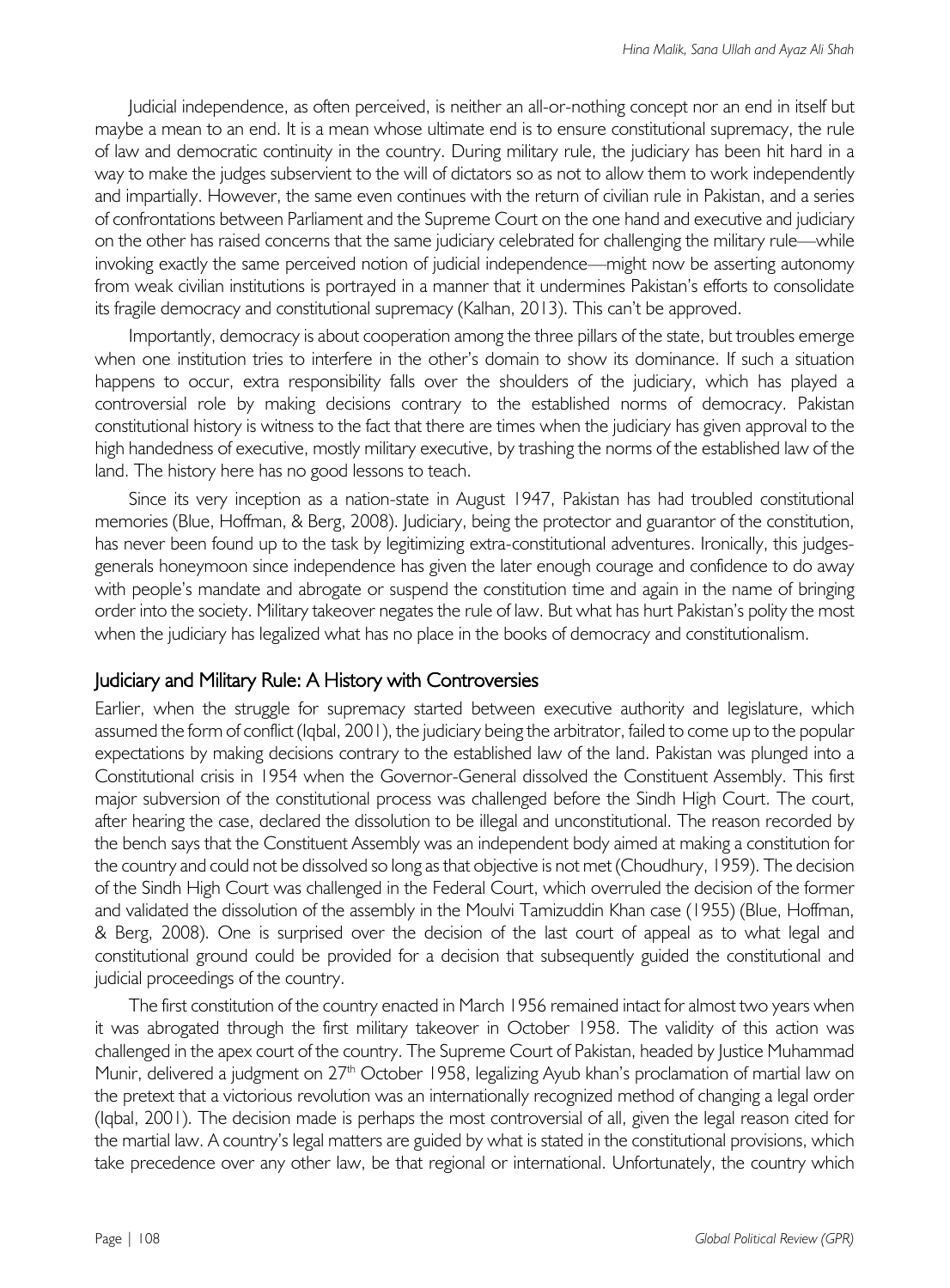had come into being to nourish democratic ideals was converted into autocracy soon, and the judiciary carries the burden of blame for helping it happen so. The foundation stone had been laid for more extraconstitutional evils to unfold.

Asma Jelani, a human right activist, challenged Yahya Khan's martial law in the Supreme Court of Pakistan. The learned court declared the martial law to be illegal and dubbed the Chief Martial Law Administrator as a usurper. The court went further by stating that earlier Kelsenian Theory had been wrongly applied; that no valid law comes into force from the foul breath or smeared pen of a person guilty of treason against the national order. Ironically since then, the superior judiciary has legitimized Zia ul Haq July 1977's and Parvaiz Musharraf October 1999's martial laws under the theory of the state of necessity besides empowering them to go on with amending even the constitution of Pakistan. This was no omen for democratic institutions standing on fragile foundations. However, one must not forget the prevalent peculiar political parameters of that particular era courts were working in to understand the rationale of these decisions properly. The judges were well aware that an opinion that ran contrary to the interest of the establishment would not be acceptable. If they delivered a judgment that was not likely to be implemented, its defiance would be detrimental to the prestige of the judiciary (Iqbal, 2001). The absence of organized public opinion and vigilant press further strengthened these apprehensions in judges' minds.

The judiciary in Pakistan is the creature of the constitution. Whenever Pakistan has been ruled by the constitution with executive authority in the hands of the civilian head of the government, the judiciary as an institution has been prompt to uphold the supremacy of the constitution and the rule of law. A series of judgments passed by the Supreme Court upholding the right of political parties to participate in the elections, removal of the restriction imposed on the allocation of a common election symbol to candidates of a political party, besides ensuring the separation of Judiciary from Executive are worth mentioning here. These judgments paved the way for the successful working of a parliamentary form of democracy in the country. These were followed by judgments in Nawaz Sharif's case and the Judges 'case, which are watersheds in the judicial history of Pakistan. With these judgments, the constitutional role of the judiciary has been institutionalized (Iqbal, 2001).

### 2007-09: Years of Controversies

However, favours given to military executives from time to time at the cost of judicial independence made the former strong enough to feel unbridled, and it was now time to make onslaughts on the judiciary. However, unlike in the past, the superior judiciary was acting on its own. Exercising his authority under article 209 of the 1973 constitution (Khalid, 2012), the General turned President sent a reference to the Supreme Judicial Council in order to get rid of the non-conformist Iftekhar Chaudhry. The defunct Chief Justice was alleged to misuse authority for personal benefits and gains. He was in the first instance accused of inducting his son, a veterinary doctor by profession, into police services of Pakistan (Hamid, 2007). It was alleged that the transaction would never have been possible had his father not been a chief justice and if he had not exerted his official position to make this induction happen. However, the matter is not that much simple. There is a background extended over many years to what may be dubbed as executivejudiciary confrontation. This confrontation left lasting effects on the political as well as legal landscape of the country.

Though judicial activism has been one of Pakistan's judicial system's prominent features for more than half a century, under Iftekhar Chaudhry, it became more and more active in making interference in the executive domain of responsibilities. Under the guise of Suo moto power as provided by the 1973 constitution, the Supreme Court started hearing litigations that involved matters related to the public interest (Khan, Fakhrul, & Rizvi, 2013). However, it was two cases that drew the line between the executive led by the man in uniform and the Supreme Court led by Iftekhar Chaudhry. In the first instance, the Supreme Court of Pakistan nullified the sale of steel mill in 2006, alleging that the government headed by Shaukat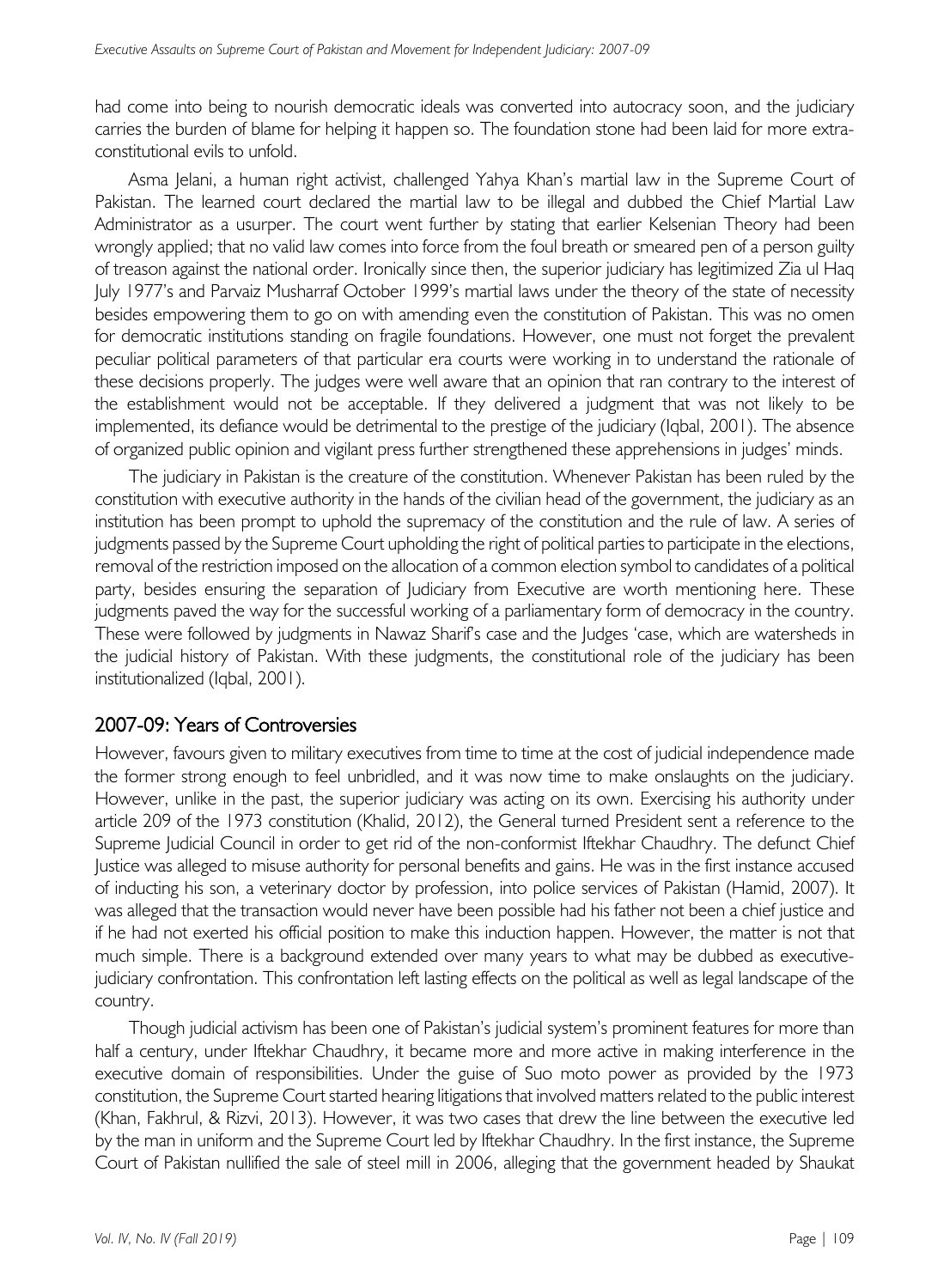Aziz had approved the underpriced sale of the national asset (Qureshi, 2009). In other words, the government was accused of corruption and nepotism, and the Supreme Court thought it as its national responsibility to act proactively, not to allow the government to sell what was once a profitable national enterprise.

In yet another case, the Supreme Court started hearing the petition filed by the Human Rights Commission, seeking the recovery of missing persons. Since Pakistan joining the American led war against terror after 9/11, certain national intelligence agencies had been accused of abducting and disappearing people, especially from Baluchistan and Khyber Pakhtunkhwa. Often these missing persons were found dead, and their corpses returned to their family members. Even the Chief Justice summoned the heads of these intelligence agencies into the courtroom, questioned them for their illegalities and asked them to find a solution to the long-standing issue. The matter, of course, was of a very serious nature and the intelligence services in the country wanted no institution, including the judiciary, to take up the issue and discuss it openly in the court. However, Chaudhry was adamant and wanted the issue to be to deal with as per law. Such a situation was certain to create ill-feelings between the government led by a man in uniform and the Supreme Court. Given such a scenario, the government could no longer afford the Supreme Court to be working under the Chief Justiceship of a man who didn't make any comprise over the rule of law.

On March 9, 2007, as already noted, Musharraf summoned Chief Justice Chaudhry to his office and effectively dismissed him for alleged "misuse of office (Khan, Fakhrul, & Rizvi, 2013). This was the worst of all actions taken ever by a military government. Through his popular decisions, Iftekhar Chaudhry had already won much of the public goodwill to his credit. Everywhere if the government was found short of performing to the expectations of the people, the Supreme Court interfered with filling the vacuum. Under the Public Interest Litigation, the apex court had taken up cases purely falling in the executive's domain of authority as the later had been found short of any real response to the genuine grievances of the masses. In most of these cases, even the victims had been compensated by the judiciary one way or the other besides exposing serious loopholes and weaknesses in the governmental mechanism. Without caring for the legal aspects of these cases, the overall impact of such petitions was quite positive on people's minds. Moreover, the manhandling of C|P and mishandling of the emerging constitutional crisis by executive authorities worked to the advantage of Iftekhar Choudhry, making his case stronger against the government and raising his stature in people's eyes.

As the situation worsened, things started unfolding in a different direction. Over the years, people had hardly cared about any unconstitutional and unlawful act of the ruling junta. Resultantly, the executive had found it easy even to do away with the constitution of the country and scrape it without any hindrance. However, with the emergence of Iftekhar Muhammad Chaudhry as the Chief Justice of Pakistan, people's perception of the judicial system had changed. They were now more aware and vigilant of what is right and what is wrong as far as constitutional provisions and obligations were concerned. People in large number poured into the streets of the country in support of the CJP. They demanded the immediate restoration of the Chief Justice to ensure the restoration of the rule of law. Although lawyers in black coats played the most dominant role in the movement to bring constitutionalism back into the country, there is no denying the fact that every member of the society contributed more than what he was asked to. The solidarity showed by civil society further added to the courage of the judges on the bench.

On 8<sup>th</sup> May 2007, a thirteen-member bench of the Supreme Court headed by Justice Khalil ur Rahman Ramday stayed the proceedings before the Supreme Judicial Council on a petition moved by Iftekhar Choudhry. The hearing commenced on May 15, 2007, and concluded on July 20, 2007 (Hamid, 2007). President Parvaiz Musharraf lost the legal battlefield when the Supreme Court declared Choudhry's dismissal as unconstitutional. Ten out of thirteen Judges of the bench called for Choudhry's reinstatement (Qureshi, 2009). The four months-long popular movement led by the black coats community helped in having its judicial independence restored. The judgment nevertheless proved imputes for democratic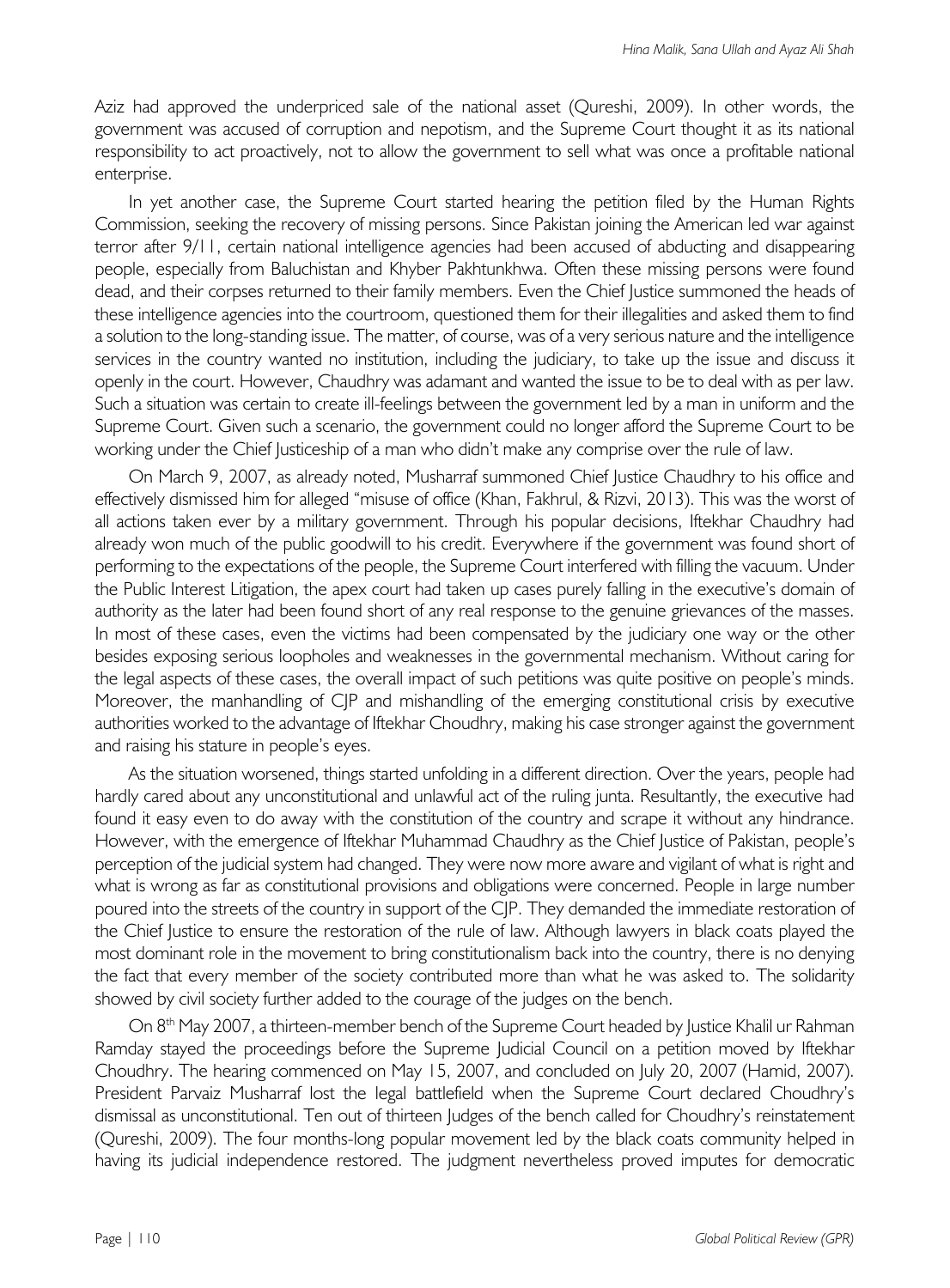culture to take roots and restored people's confidence in the judicial organ of the state. Above all, the rule of law prevailed over autocracy.

But it was not yet over as crisis of far bigger magnitude were in the offing, for the newly born independent judiciary positioned itself to uphold constitutional supremacy. Parvez Musharraf's next challenge was to be elected as President of Pakistan. The difficulty lay not in the votes but in the Constitution (Qureshi, 2009). The opposition parties challenged Musharraf's running for the presidency once more in the Supreme Court of Pakistan on the ground that it was unconstitutional for the Army Chief to hold a civilian office whatsoever simultaneously.

The Supreme Court's reaction to Musharraf's candidacy for and re-election to the presidency in 2007 was the culmination of the continuous battles with the judiciary. By now, Choudhry had made his impact; the Supreme Court had already shown that it was willing to continue challenging the executive, and the legal community had poured into the streets to support judicial independence (Qureshi, 2009). However, Musharraf vowed to resign his military commission following re-election, but he would become even more politically vulnerable as a civilian president (Kronstadt, 2007). The General won the presidential elections on 6<sup>th</sup> October 2007, but the Election Commission of Pakistan's notification of election result was subject to the Writ Petition pending in the Apex Court. In a pre-emptive move, a state of emergency was declared on November 3, 2007, by General Musharraf, perhaps fearing an unfavourable verdict on the holding of the dual office, thus sending the entire judiciary home (Abbas & Jasam, 2009).

Going through the text of Presidential Order, President Parvaiz Musharraf quoted two reasons for the imposition of emergency. First, the country was subject to worsening law and order situation, and every day there could be seen attacks on government installations. Terrorist activities were on the rise, giving the President a strong reason to impose an emergency. Second, General Musharraf categorically blamed the judiciary for working at cross purposes with the executive and parliament. The apex court interfered in the affairs of other institutions, weakening governmental resolve to curb terrorism and extremism besides seriously damaging economic activities in the country. In such a situation, General Parvaiz Musharraf, in his capacity as President, proclaimed an emergency throughout the country, putting the 1973 constitution in abeyance (Dawn Newspaper, 2007). The judges of the apex courts were asked to take fresh oath under the PCO.

Data and facts reveal very different but interesting realities about what happened afterwards. Unlike the other martial laws imposed in the past, forty-three judges from apex courts, including both from Supreme Court and High Courts, refused to take oath under the Provisional Constitutional Order of President Musharraf in 2007. What is more interesting is that unlike the martial laws imposed in 1958, 1969, 1977 and 1999, a mass mobilization emerged at the grass-root level to resist the imposition of emergency. The most active role was played by those in black coats who led the movement from the front. For the first time in the short history of Pakistan, people could be seen coming out in large for the cause of democracy and the rule of law. The resistance movement right from the very outset started bearing fruits, and one could see many good things happening. The first thing that was so encouraging to know is the fact that this was the shortest martial law in the country that lasted for only forty-three days (Khan, Fakhrul, & Rizvi, 2013). Secondly, Musharraf had to take off the uniform in the face of massive public resistance and gave way to a democratic dispensation.

The movement for the restoration of the judiciary bears particular importance in the history of judicial and constitutional re-making of Pakistan. When a principled stand is taken, the nation unites to face the evil forces in the midst of the dark. Leading from the front, Iftekhar Chaudhry gave new direction and zeal to a community that traditionally had no respect for the rule of law and constitutionalism. Every person, whether young or old, male or female, literate or illiterate, came out in solidarity with the deposed chief justice. As time went on, the movement spread to every corner of the country, tightening screws on the government. At the other end, in GHQ, another five years of Musharraf's "military" presidency did not have a strong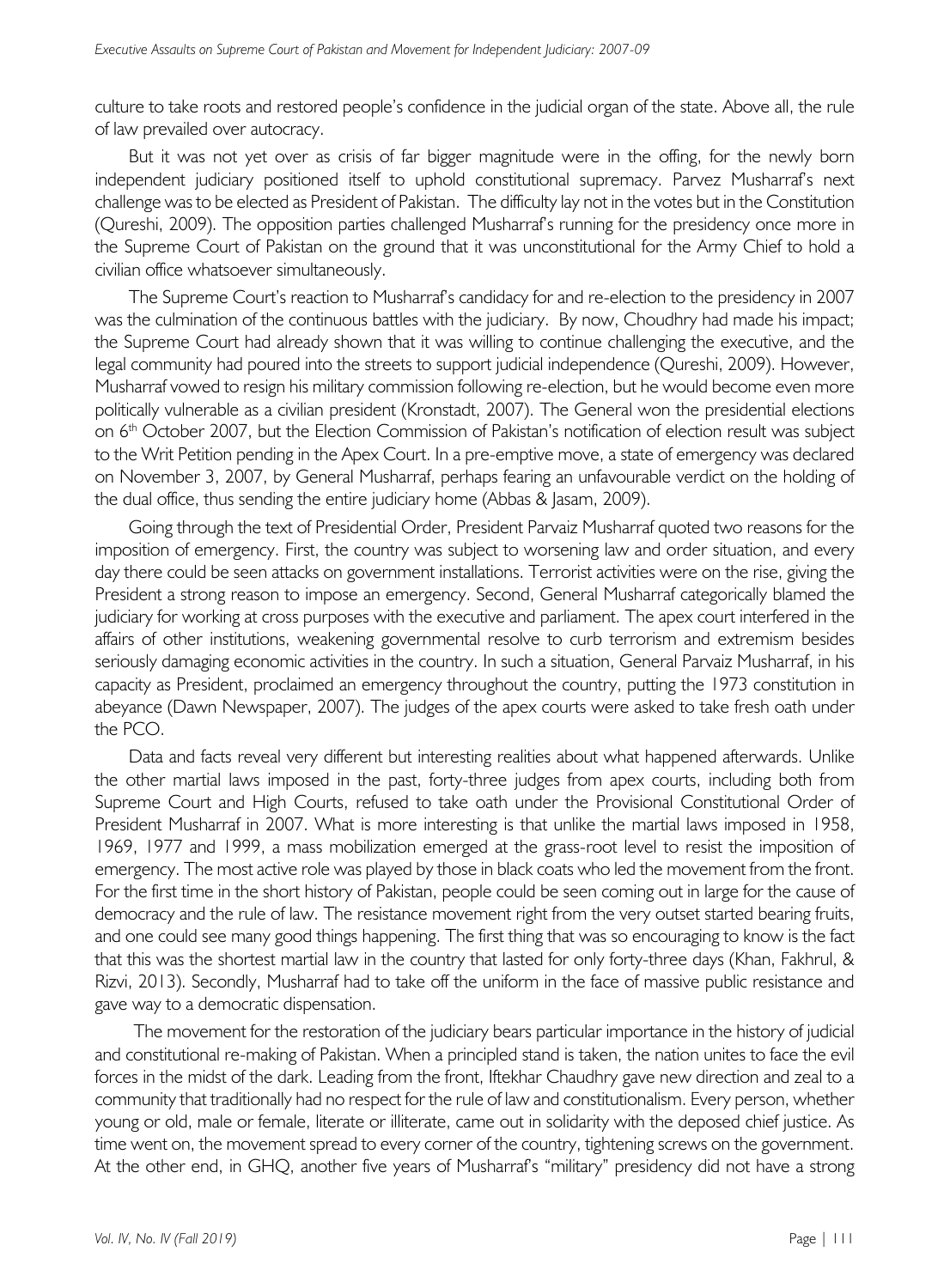constituency in a military officer corps already demoralized by fighting "Washington's" unpopular anti-terror war on its own soil. Jealously protective of its institutional prestige and respect, now sullied by its close alliance with a detested and degraded military ruler who had become controversial in the eyes of people, the military as an institution withheld its active support from Musharraf (Shah, 2013). As usual, the popular uprising was making its way.

The PPP led coalition Government, formed in the aftermath of the 2008 elections refusal to restore Judges, stunned everyone with a surprise. The new President, Asif Ali Zardari, delayed reinstating the judges, perhaps out of fear that Choudhry would declare unconstitutional the National Reconciliation Ordinance (NRO), an executive order issued by General Musharraf in 2007 that gave Asif Ali Zardari and others immunity from corruption charges (Berkman, 2010). The situation took a dramatic turn when the Supreme Court declared the Sharif brothers ineligible to run for any public office. In response, the lawyers planned a massive protest in cooperation with Sharif and a number of opposition parties, promising to stage a sit-in in the capital until Choudhry was restored (Berkman, 2010). At last, the government succumbed to the public pressure, and Iftekhar Muhammad Choudhry, along with other deposed judges, were restored on  $21<sup>st</sup>$  March 2009. And the rule of law made its way through years of executive judiciary confrontation.

## Conclusion

Over the years, rather since independence, Pakistan's judiciary has faced assaults from the executive, including civilian leadership, from time to time. Those in the government have employed different tactics to make the superior courts subservient to the executive head of the government and so influence their decisions. There is no denying the fact that in the process, even the judges have made decisions not covered by the constitution or other legal provisions to secure offices, get additional benefits and avoid any confrontation with the powerful offices at the cost of judicial independence. In the long run, this has caused greater damage to the reputation and independence of the judiciary. However, this time things took a better turn in the opposite direction, and the judiciary decided not to compromise its institutional integrity, independence and constitutional supremacy. Much credit goes to the black coat lawyers who led the movement from the front. The lawyer movement for the restoration of an independent judiciary as envisaged by the constitution of 1973 went through every test of time. However, that's not the end, and judges would be tested for the responsibility put on their shoulder to ensure that they work within their constitutional limits. Given the governance issues in Pakistan, people's expectations from the independent judiciary have gone up. They want the judiciary now to be more responsible in terms of constitutionalism and responsive where they traditionally have been found wanting. Their role today is more vital than other democracies around the world.